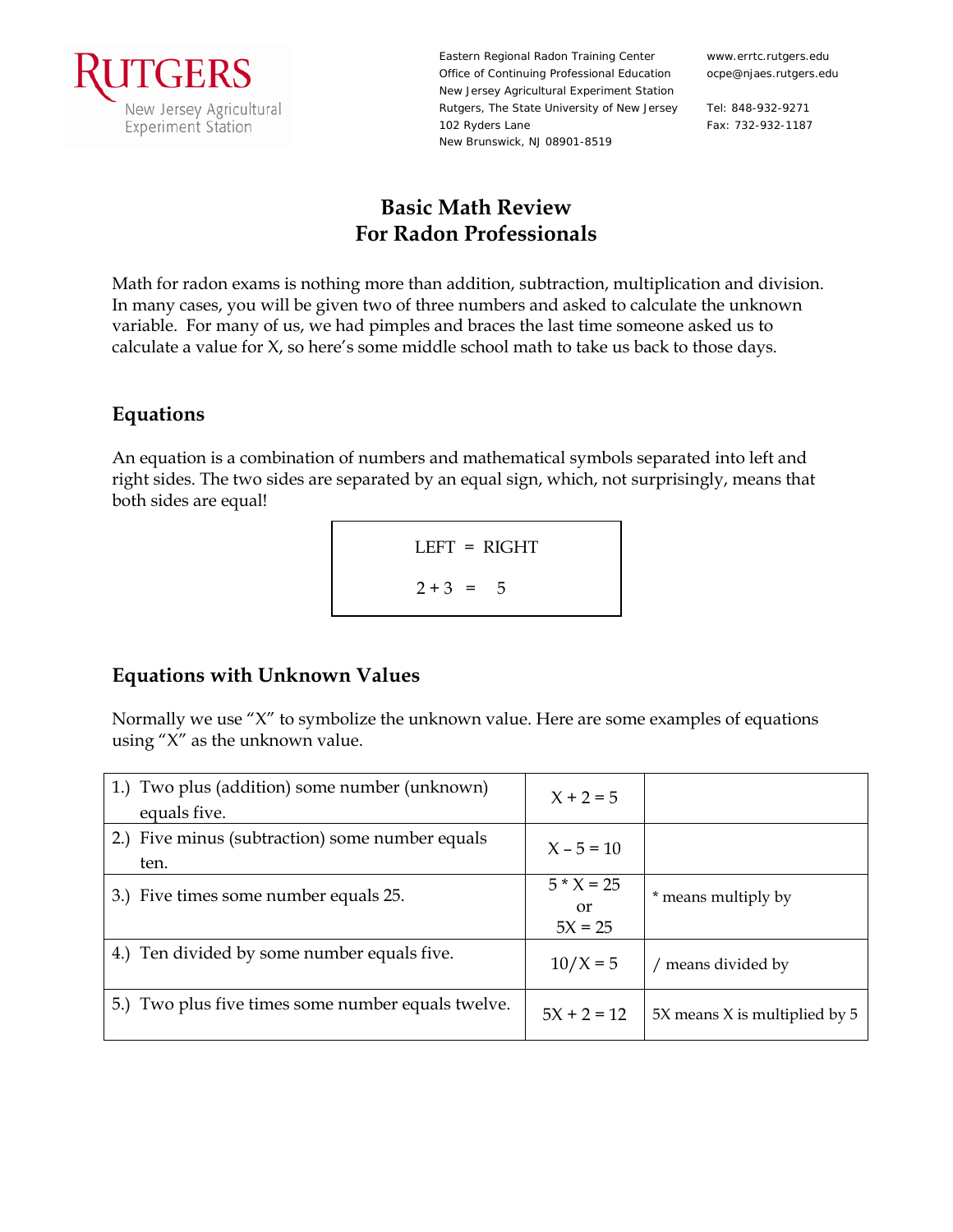

## **Solving for X**

To find the value of the unknown variable X, we must now isolate it on one side of the equation. When isolating X, we must always live by this rule: **Whatever we do to one side of the equation must be done to the other side as well.**

Let's practice applying this rule as we solve some equations.

| <b>EXAMPLE 1</b><br>Let's solve this equation:                                                                                          | $X + 2 = 5$                      |  |
|-----------------------------------------------------------------------------------------------------------------------------------------|----------------------------------|--|
| To isolate X, we must subtract 2 from<br>the left side; and therefore, we must<br>subtract 2 from the right side as well:               | $X + 2 - 2 = 5 - 2$<br>$X = 3$   |  |
| <b>EXAMPLE 2</b>                                                                                                                        |                                  |  |
| Now let's solve this equation:                                                                                                          | $X - 5 = 10$                     |  |
| To isolate $X$ , we must add $5$ to the left<br>side, and therefore, we must add 5 to<br>the right side as well:                        | $X - 5 + 5 = 10 + 5$<br>$X = 15$ |  |
| <b>EXAMPLE 3</b>                                                                                                                        |                                  |  |
| Now let's solve this equation:                                                                                                          | $5X = 25$                        |  |
| In this case, to isolate $X$ on the left side,<br>we must divide by 5; and therefore, we<br>must divide by 5 on the right side as well: | $5X / 5 = 25 / 5$<br>$X = 5$     |  |

#### **CHECK YOUR WORK!**

We can (and should!) verify the solution to any of these equations by going back to the original equation and replacing the unknown value with our answer. The result should be true!

For Example 3, we would replace X with the number 5 (our answer). It would look like this:

Original Equation: Verify: Is it True?  $5X = 25$   $5 * 5 = 25$   $Yes!$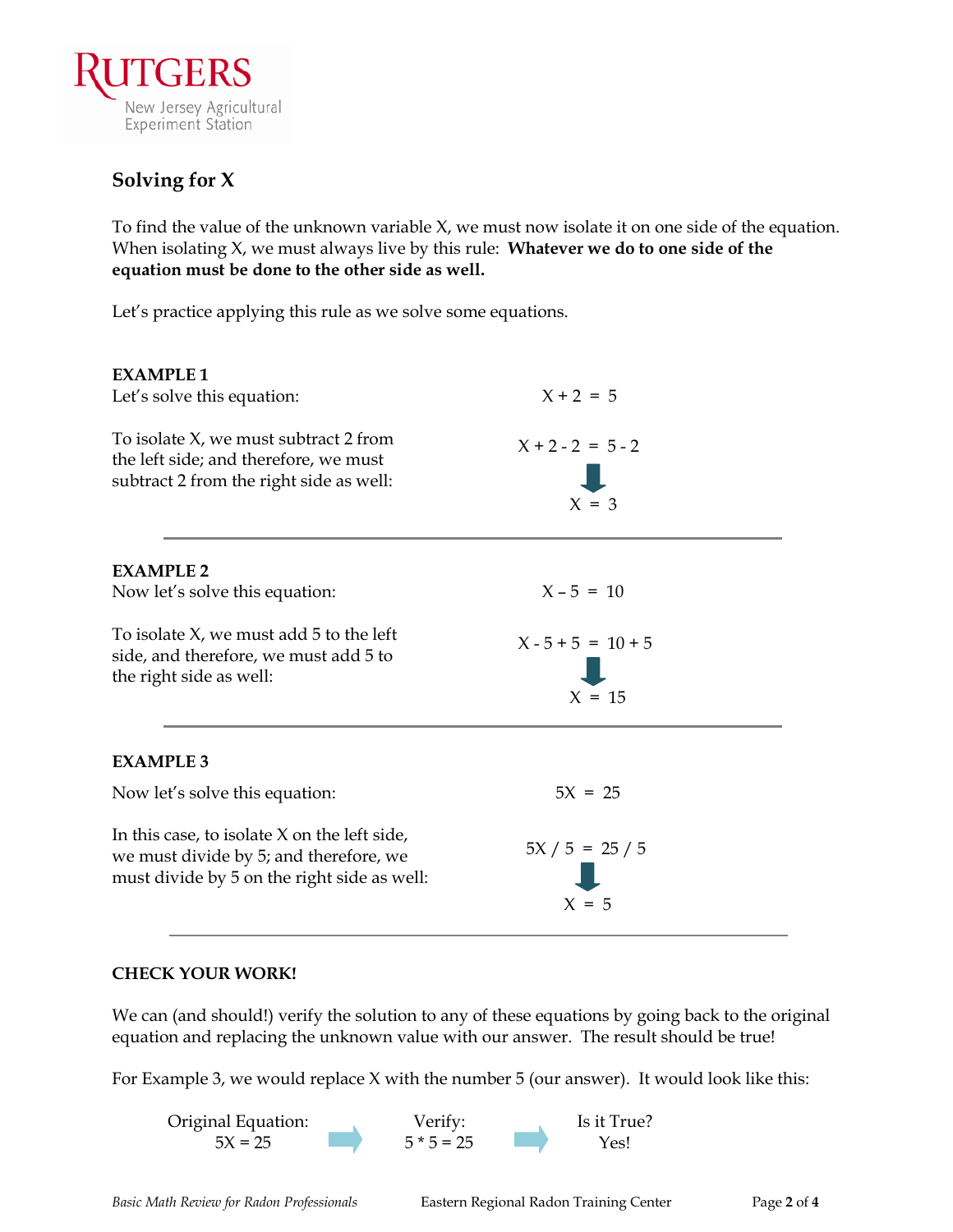

## **Solving for X in More Complicated Equations**

To solve more complicated equations, you will need to take steps that will simplify the equation. And remember to always follow the rule for each step you take: **Whatever we do to one side of the equation must be done to the other side as well.**

### **EXAMPLE 1**